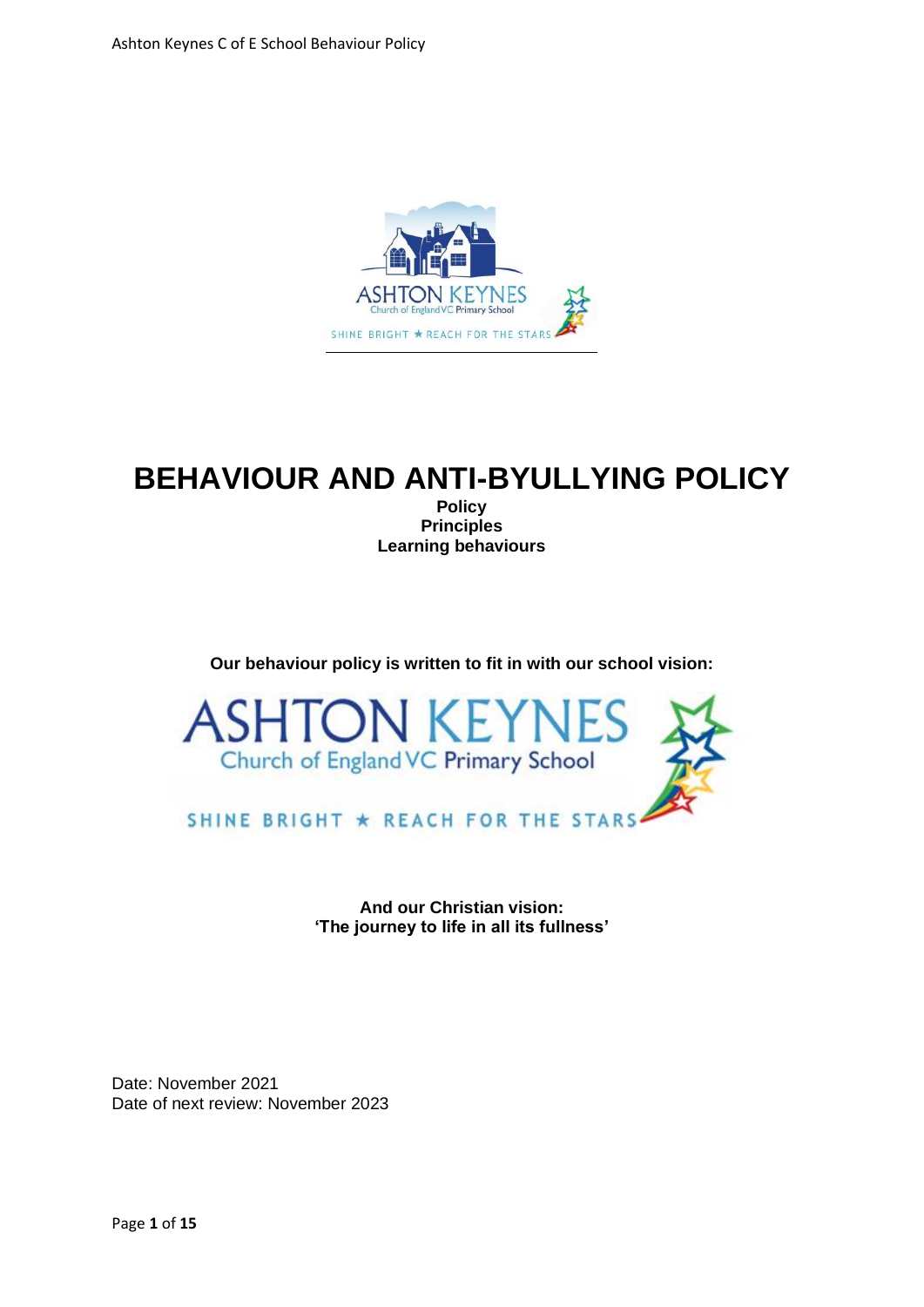# **Behaviour Policy**

#### **Introduction**

We recognise that central to our Behaviour Policy is the Christian ethos of the school, to which everyone in school contributes. Providing a positive climate of openness, good interpersonal relationships and setting high standards is everyone's responsibility. We encourage every adult, all members of staff, parents and governors to take this responsibility seriously. We aim to ensure that everyone within our school feels valued and respected, and that each person is treated fairly. We are a caring community, whose values are built on mutual trust and respect for all. As a Church of England school, we believe that every person should feel that they are wonderful, individual, loved, valued and unique, because God made them that way.

Our Behaviour Policy is based on the following beliefs:

- 1. That all children/people like praise, and respond positively;
- 2. That we all show respect and consideration for each other;
- 3. That parents want the best for their children and certainly want them to behave well;
- 4. That the school is a safe and happy place for all children;
- 5. That the school recognises the importance of working with parents, children and staff to achieve this.

#### **School Rules**

Class rules are set at the start of the academic year, by each class and are revisited regularly. As well as class rules, the school rules have been agreed by the whole school. They are as follows:

- 1. We treat each other with kindness and respect.
- 2. We know it is okay to make mistakes mistakes help us learn.
- 3. We say sorry if we do something wrong.
- 4. We look after each other and make sure that no one is hurt or unhappy.
- 5. We listen and stay quiet when someone else is talking.
- 6. We always try our best.
- 7. We are happy to include everyone in our games.
- 8. We do our best to make all visitors feel welcome.
- 9. We help look after our school.

The school rules are continually reinforced through assemblies, lunchtimes, circle time and when praising or reprimanding behaviours.

We use kind hands, feet and word in our daily school life including at play.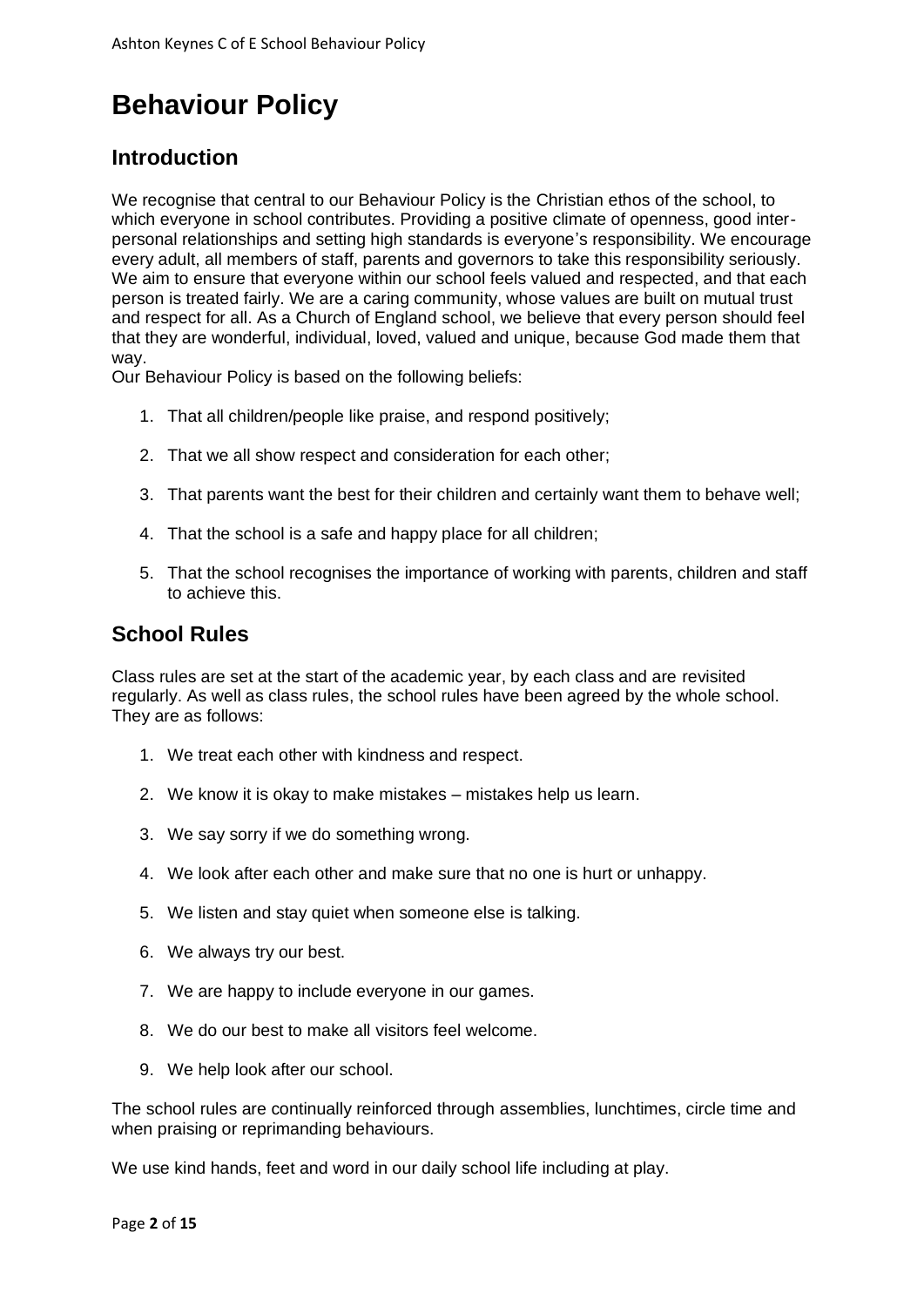## Covid-19 Addendum

Our aim is to provide a safe learning environment for pupils and staff during the Covid-19 pandemic.

We wish pupils to understand the importance of keeping themselves, their peers, staff and their families safe.

We believe that pupils respond best in an environment where they understand the rules and staff explain new routines explicitly and model this behaviour consistently.

To reduce the risk of spreading the coronavirus and to keep children and staff safe we are implementing additional safety rules during the pandemic and beyond and may need to adapt or change these as the pandemic changes. These rules are detailed below.

#### **COVID 19 AKPS School Rules**

- We follow adult direction
- We wash our hands thoroughly upon entering school, after playtime, before eating and before we go home
- We use hand sanitiser or wash our hands with soap and water in the classroom whenever the adult asks
- We keep our hands away from our mouth
- We use a tissue or an elbow to cover our mouths when we cough or sneeze
- Tissues go in the bin immediately (catch it, bin it, kill it)
- If required to do so. we keep within our class pods and do not mingle with any other pod/ children from other pods
- We only use the equipment that has been provided outside the classroom in our zones when this is asked of us
- If in bubbles outside. we keep to our zones for play and lunchtime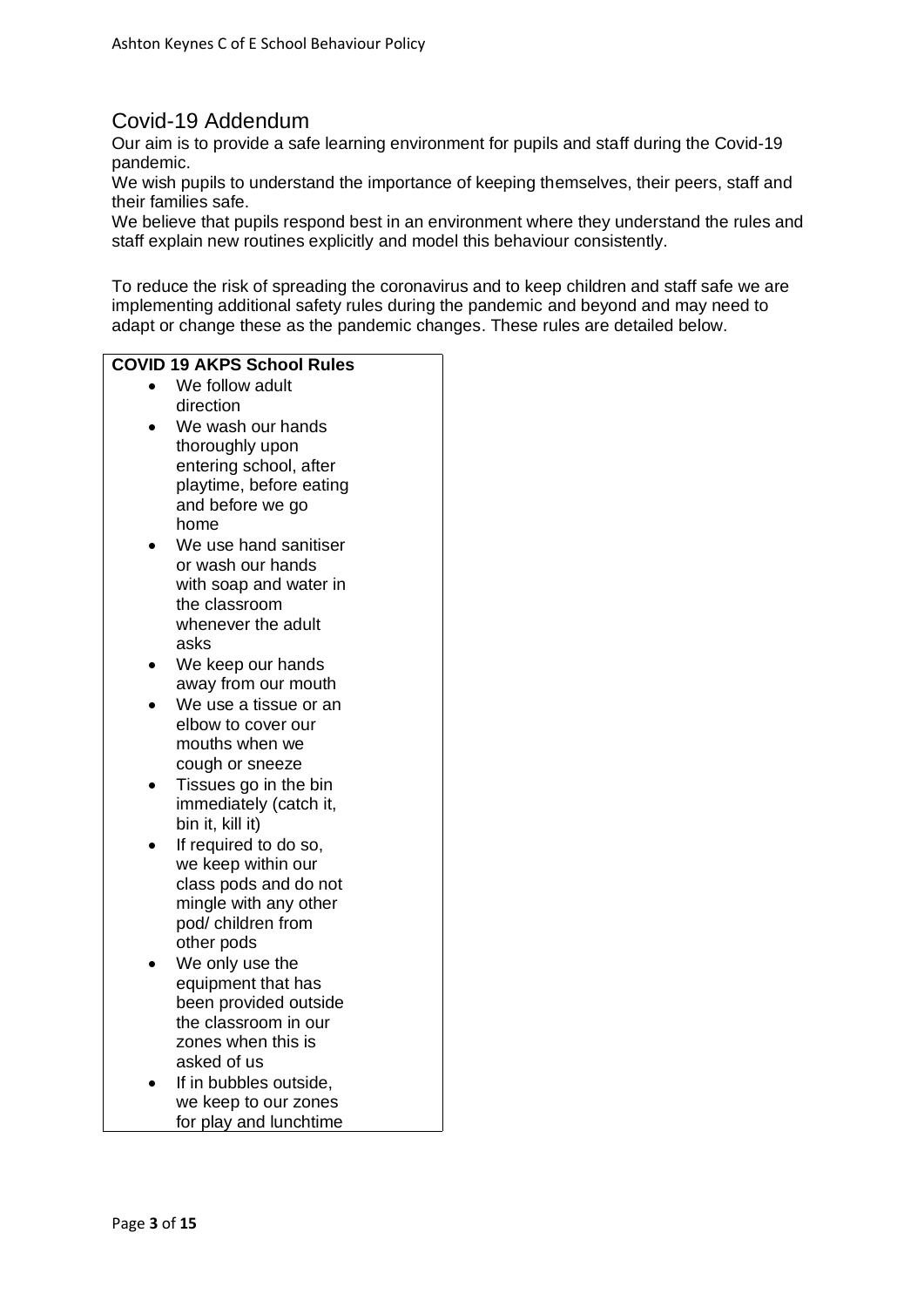#### **Growth Mindset and Learning Behaviours**

We are constantly developing children's ability to discuss their learning and helping them develop a language to talk about their own learning. The children in school today are going to be facing a variety of challenges in the wider world and we are working with them to develop skills and attitudes that will help them be successful.

Each class creates an environment in which the differences between a fixed and growth mindset are evident and learning powers are prominent so that both can be easily referred to, from Reception – Year 6. Through our teaching and through leading by example, we encourage our students to adopt a growth mindset approach to their learning. A Growth Mindset is about recognising it's ok to make mistakes and that our brains grow when we try. It can help alleviate frustrations that some students experience in their learning and hence reduce the frequency of potential low‐level disruption.

In their lessons students are expected to be supportive of each other. Their mature, thoughtful behaviour is an outstanding factor in their successful learning. Their learning behaviours should make a strong contribution to good learning in lessons and they are expected to show responsibility in responding to expectations and set consistent standards for themselves. At all times, students should apply themselves wholeheartedly, listen carefully and show respect and encourage others to conduct themselves equally well.

#### **Rewards and sanctions**

#### **Rewards**

We acknowledge the importance of praise as an important tool in fuelling children's selfesteem. Children need to have their self-esteem boosted. We build on the strengths that each child brings to a situation. We aim to catch our children 'shining brightly' and create many merits to celebrate and encourage positive behaviour, attitude and progress. We develop learning from where the children stand. Throughout the school staff use a range of strategies which include;

- Praise both publicly and privately written and verbal
- Public mention and merit awards for a range of achievements, in whole school assemblies. There are 'Time to Shine' Celebration Assemblies when children share their achievements – good work, behaviour etc; these are noted in a special school book and on the website. Merits are awarded for a wide range of achievements including: behaviour at lunchtimes, manners, reading, presentation, sports, learning behaviours, singing etc.
- Head teacher rewards scented stickers, termly Golden Head teacher merits- visit to DHT or HT for praise
- Class rewards /use of scented stickers/stars of the day/ merits/ week etc
- Weekly raffle- where in focus
- House points (physical points restricted during COVID 19 due to plastic coins and communal area)
- Opportunities for taking responsibility.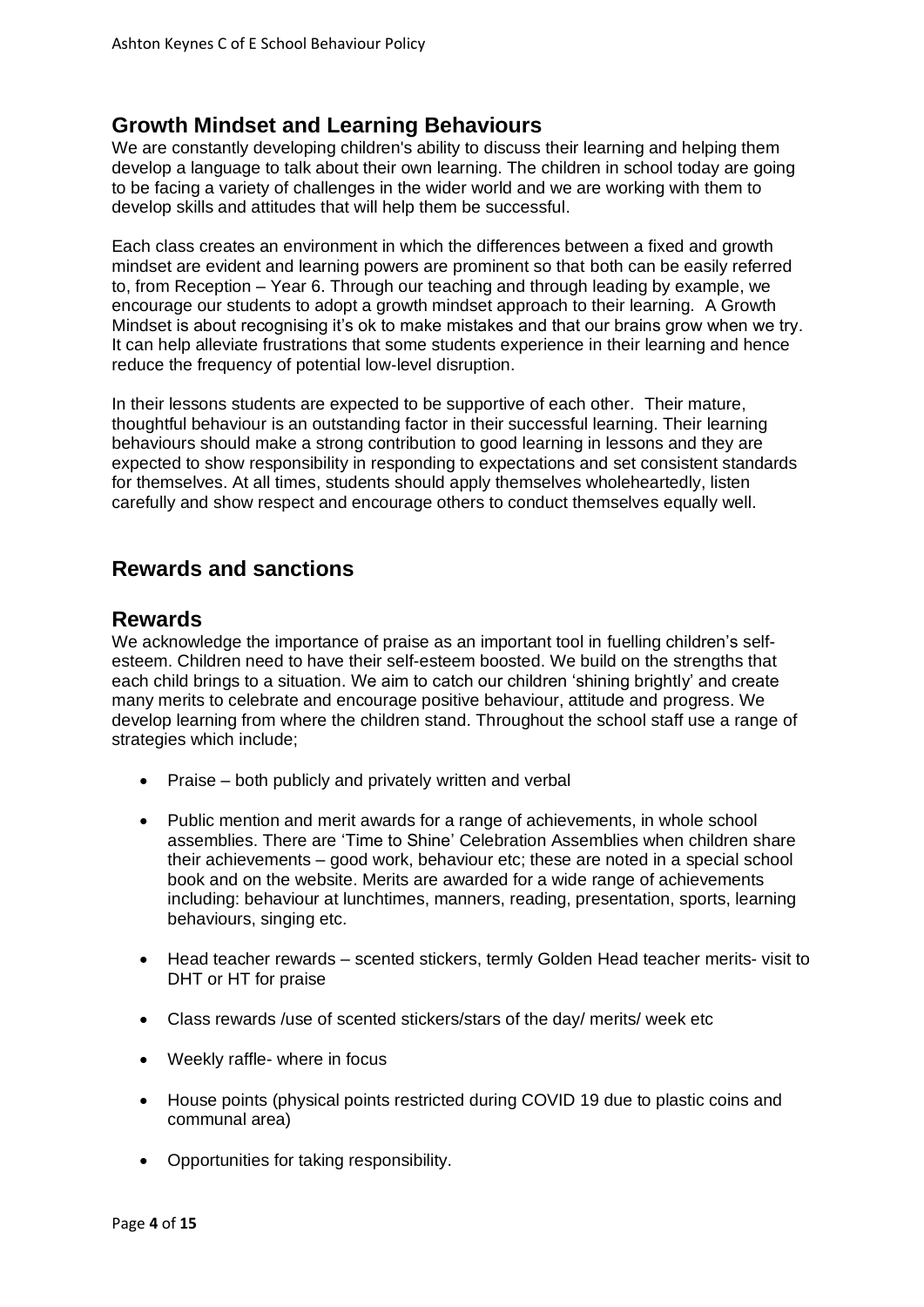- Sun, cloud and rain in Class R
- Classes 1 and 2 20 stickers
- Learning ambassador star badges (10 point criteria)

#### **Sanctions**

From time to time there are occasions when there will be a need to apply sanctions. These include;

- Teachers use of professional judgement and have visual systems within each class clearly communicated with the children e.g. rain cloud, ticks.
- We provide children with the opportunity to tell the truth and show Christian values of Forgiveness, truthfulness and trust. We treat each event as a 'choices' and learning opportunity to give each child the chance to learn/ improve.
- Time out is given to consider actions and 'reflect' on choices made- this can be outside with and adult during lunch/ play or in a quiet rea if required.
- Writing a letter of apology
- Making up work time including; missing 5 minutes of break/lunchtime, writing about what better behaviour would be, making up work time in own time.
- Referral to the SLT /Head teacher for persistent low level behaviours or for more serious incidents
- Informal/formal discussions with parents
- Drawing up home school agreements. (home/school book) school working in partnership with parents
- Involve outside agencies e.g. Behavioural Support or Educational Psychologist if necessary
- If a child's bad behaviour is serious or persistent, the child is referred to the Head teacher, parents contacted and outside agencies contacted where/when appropriate. In some circumstances the child may need an Individual Behaviour Programme.
- In extreme circumstance, exclusion. Thus would follow the school's exclusion policy and LA guidance.

#### **Certain kinds of serious behaviour incidents cannot be permitted within school for safety reasons and must be prevented immediately.**

These include:

- Swearing and inappropriate language
- Prejudice incidents
- Bullying
- Fighting
- Kicking
- Biting
- Throwing things dangerously
- Leaving class or school without permission
- Refusal to co-operate with a member of staff

Our procedure for these behaviours must reflect their serious nature. All staff must record serious incidents.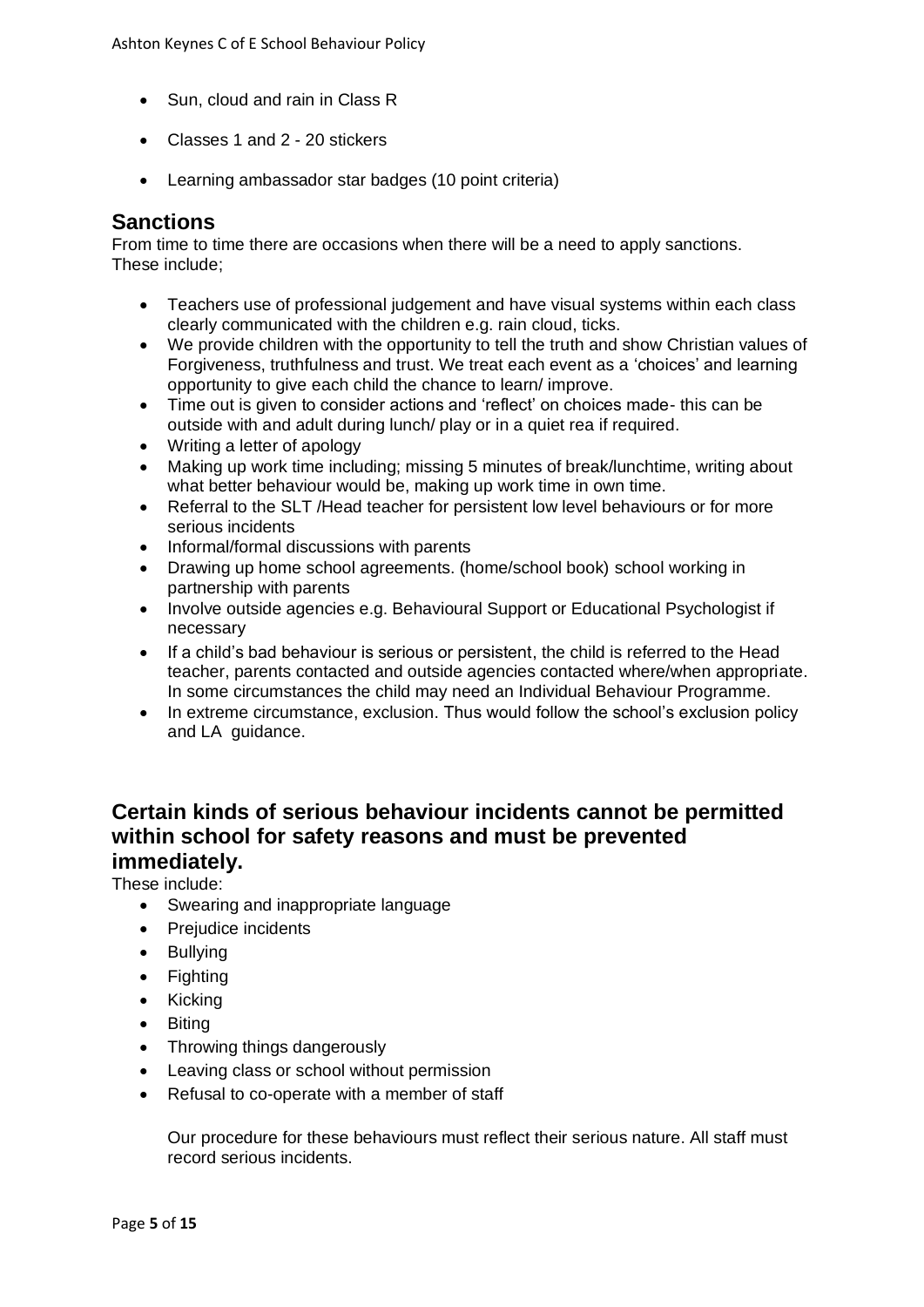- All of the above serious incidents should be reported to the KS1/KS2 leaders, deputy head /head teacher as appropriate. The senior member of staff will inform the head teacher.
- The senior member of staff will warn the child that the behaviour is not acceptable after the first incident and contact parents.
- Should a second incident occur the head teacher will counsel the child about their behaviour. Parents will be invited into school to discuss further behaviour modification programmes.
- If the behaviour continues to disrupt the class, the child will be removed to allow the class to function effectively and only return when they can be re-integrated without disruption.
- If the school with parents' support is unable to address the problem, outside agencies will be involved to offer support.
- If the behaviour continues to disrupt lessons or affect the safety of staff and pupils a fixed term exclusion will be considered. The LA and Governors will be informed.
- On the child's return to school, a Behavioural Contract will be drawn between the child, his/her class teacher, the parents and the Head teacher. Pupil Support Services will be consulted for guidance.
- If necessary, this pattern of consequences may be repeated at any time or permanent exclusion may be considered.
- Exclusion will always be considered for assaults on staff.

## **Specific programmes for individual children**

If a child continually chooses to behave inappropriately and has to be given sanctions on a regular basis, it is likely that they will need an Individual Behaviour Programme. The SENDCO/Head teacher will implement the programme that will include: achievable targets, additional and different strategies to help the child to achieve the targets, responsibility for implementation, parental involvement, etc.

Individual Behaviour Programmes will follow the guidelines of the Code of Practice and be **additional to and different from** the whole school behaviour policy but they will still remain within the general ethos of the School.

## **Bullying**

By this we mean deliberate hurtful behaviour, repeated over a period of time and where it is difficult for those being bullied to defend themselves. Bullying can be:-

| Physical  | $\blacksquare$           | pushing, kicking, hitting, pinching and any other form of<br>violence. It may involve threats. |
|-----------|--------------------------|------------------------------------------------------------------------------------------------|
| Verbal    | $\overline{\phantom{a}}$ | name-calling, sarcasm, spreading rumours, persistent teasing                                   |
| Emotional | $\overline{\phantom{a}}$ | excluding (i.e. not speaking), tormenting (i.e. hiding books),<br>humiliation                  |

Persistent bullying can result in:-

- depression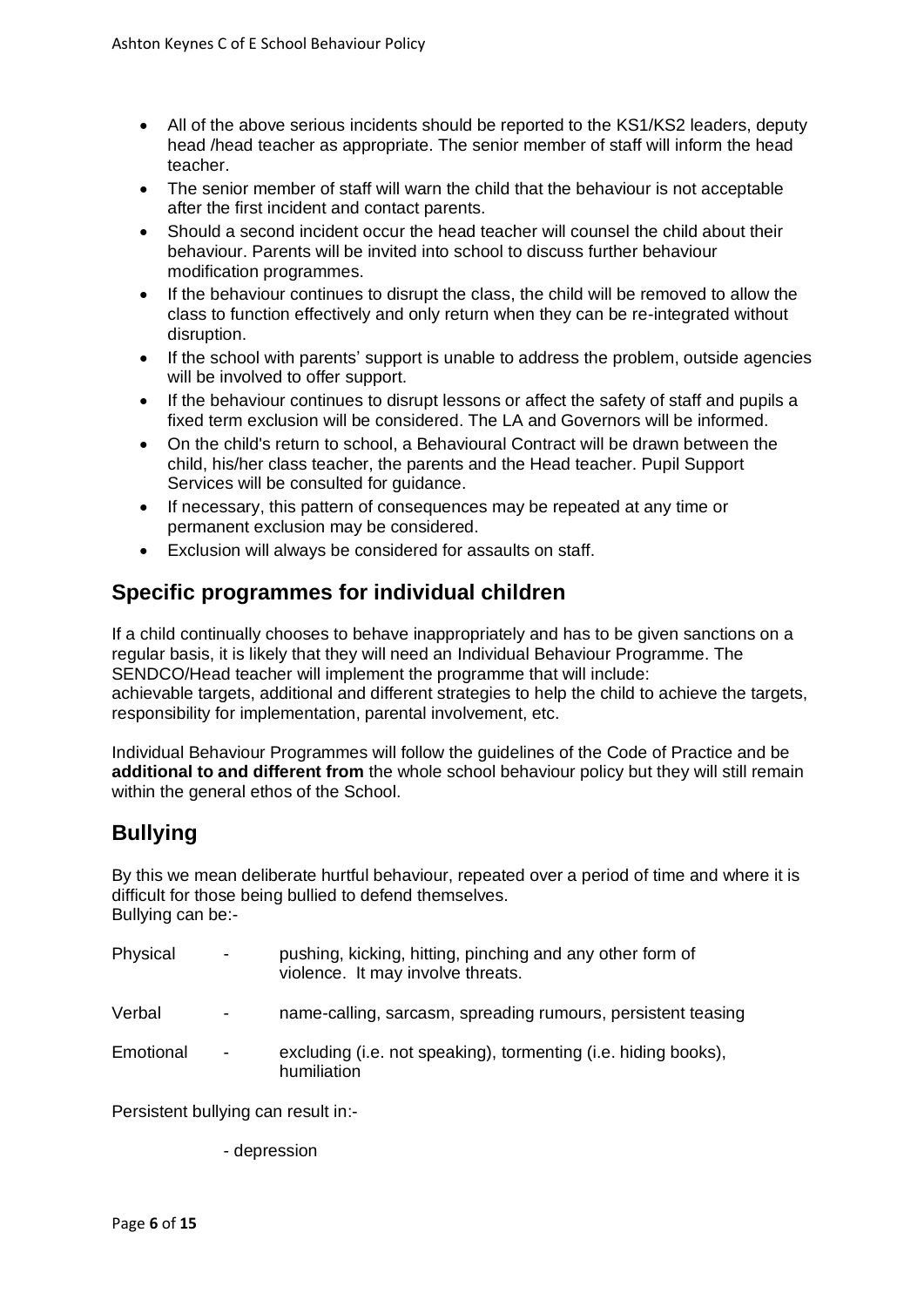- low self-esteem
- shyness
- poor achievement
- isolation

Unchecked bullying also damages the bullies who learn that they can get away with violence, aggression and threats and that this sort of behaviour gets them what they want.

We must make it clear to all in school that bullying will not be tolerated and all staff must act - and be seen to act - firmly against it. It is part of Social and Personal Education in every class every year and will also be the subject of assemblies. We ensure that children realise that they must report bullying. It is not comparable with telling tales. We encourage a climate within the school where children feel they can come forward and talk to adults about anti-social behaviour. We also realise that the offenders need help too. Our motto is 'Don't be scared. Be prepared; and children know to talk to a 'trusted' adult within school or at home. Pupils give their voice by creating the poster part of our 'anti bullying' policy.

#### **What the school will do when bullying is suspected or reported**

- 1. Take the problem seriously and investigate the incident/s.
- 2. Talk to the bullies and victims separately.
- 3. Talk to others who may be witnesses to bullying.
- 4. Record any incidents of bullying
- 5. Decide on appropriate action, which may include:
	- apologies from bully to victim
	- contact with the parents if bullying persists;
	- support and encouragement for victim
	- opportunities for the bully to change his/her behaviour;
	- a written record of incidents and people involved;
	- monitoring the situation with victim and parent.

When parents report a case of bullying, it will be investigated immediately. However, parents are advised to watch carefully for any signs of bullying and it possibly re-occurring. It is by nature secretive. The school needs to know when bullying is happening and parents are more likely to be aware of changes in behaviour and attitudes when the children are at home. We encourage children to talk to an adult if they are concerned or worried to avoid problems building up.

As a result of the unhappiness bullying can cause, it has quite rightly become an emotive issue in schools. We all need to understand what bullying is.

#### **Prejudice Incidents**

The school takes incidents of prejudice very seriously. Children are counselled as to the seriousness of their choice of language, and formal records are kept (appendix 2) to keep track of recurring incidents, which will be dealt with by the Head teacher in line with the rest of this policy.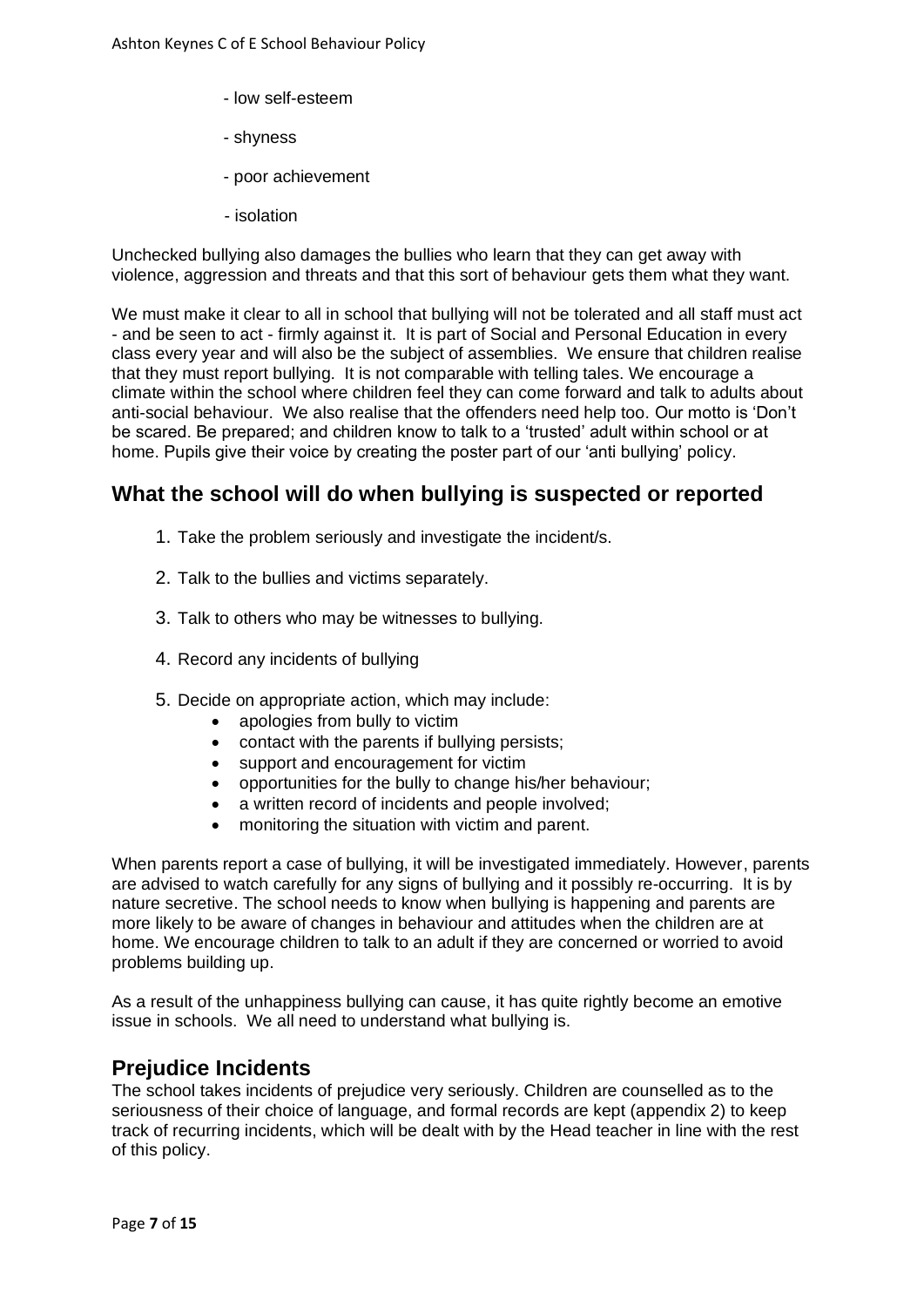# **School Council- pupil voice**

We have a School Council which has representatives in each class. The School Council meets regularly to discuss any issues raised by staff or children. Each class has Circle Time, which is an opportunity for children to express their views on a variety of issues, including friendships, arguments', playtime issues etc. Also all classes receive minutes from the School Council meetings which are discussed during Circle Time. School council is just one example of wide range of ways our children are given pupil voice opportunities and the chance to take responsibility and lead across our school.

#### **Physical Intervention**

Very rarely, a member of staff may be required to physically intervene with a pupil for example, if two pupils were fighting, or if a pupil was causing danger to others and needed to be removed. All members of staff have been given a copy of DFE guidance "Use of reasonable force".

## **Secondary Transfer**

In preparation for transfer to KS3, pupils in the Summer Term of Year 6 will be given opportunities, through the PSHE Scheme of Work, to develop strategies to help them cope effectively with the diversity of behaviours that they will be exposed to.

## **Pupil's Conduct Outside the School Gates**

The Head teacher will investigate reports of inappropriate behaviour in the local community after school hours, following the guidance set out in this policy.

## **Other Policies**

The school acknowledges its legal duties under the Equality Act 2010, in respect of safeguarding and in respect of pupils with special educational needs.

This policy should be read in conjunction with the following policies;

- Exclusion
- Child Protection
- Equalities
- Special Educational Needs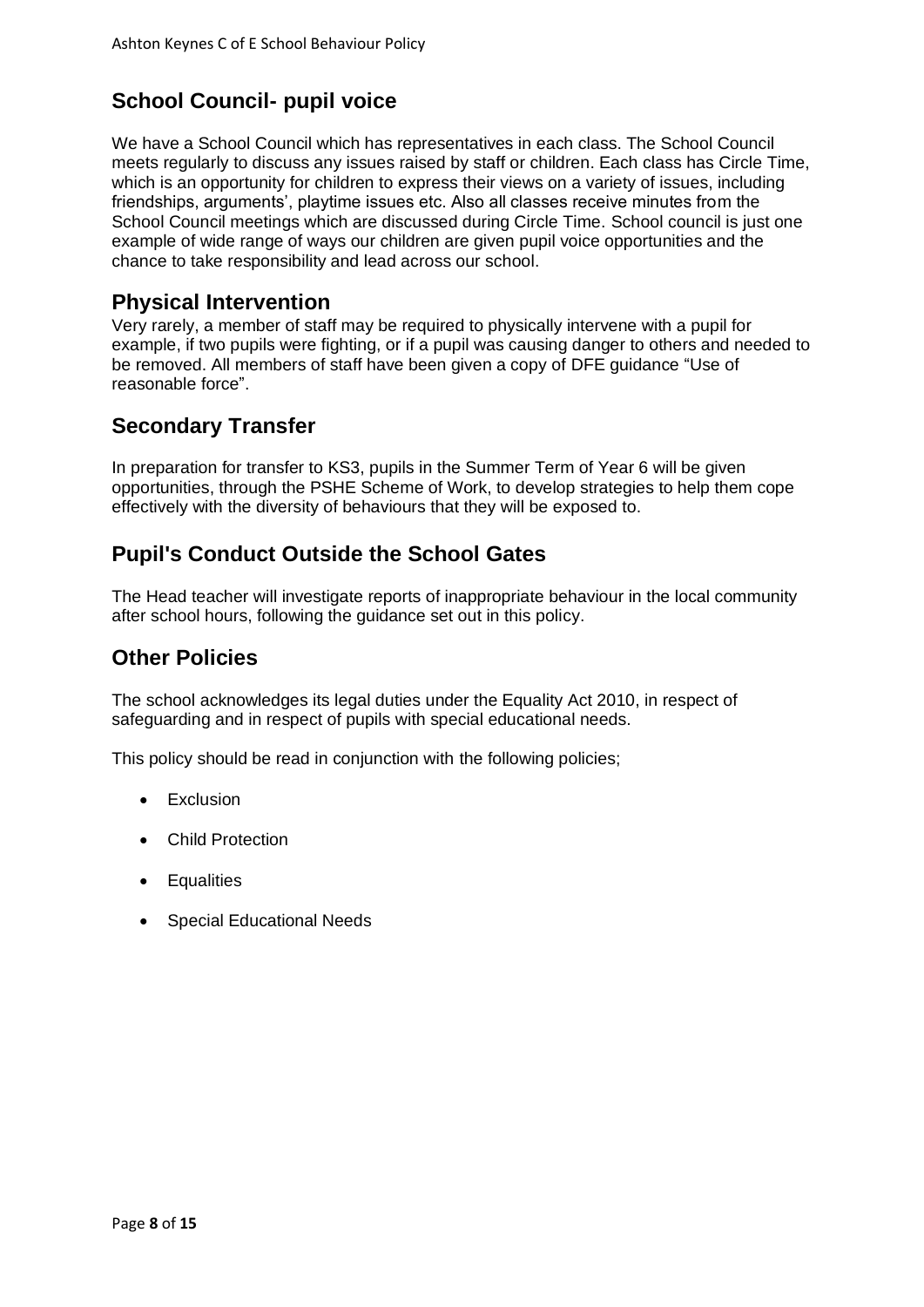## **The role of the teacher**

It is the responsibility of the teacher to ensure that the school expectations underpin behaviour in their class. If a child misbehaves repeatedly in class, the teacher seeks help and advice from senior staff and the Head teacher. For serious incidents, the teacher writes the incident on a behaviour form (appendix 4) which is kept in the Head teacher's office. The Head teacher should be informed immediately.

The teacher liaises with external agencies, as necessary, to support and guide the progress of each child. The teacher may, for example, discuss the needs of a child with the education social worker or LA behaviour support service.

The teacher reports to parents about the progress of each child in their class, in line with the whole–school policy. The teacher will also contact a parent if there are concerns about the behaviour or welfare of a child.

#### **The role of the Head teacher**

It is the responsibility of the Head teacher to implement the school behaviour policy consistently throughout the school, and to report to governors, when requested, on the effectiveness of the policy. It is also the responsibility of the Head teacher to ensure the health, safety and welfare of all children in the school.

The Head teacher supports the staff by implementing the policy, by setting the standards of behaviour, and by supporting staff in the implementation of the policy. The Head teacher keeps records of all reported serious incidents of misbehaviour.

The Head teacher has the responsibility for giving fixed-term exclusions to individual children for serious acts of misbehaviour. For repeated or very serious acts of anti-social behaviour, the Head teacher may permanently exclude a child. Both these actions are only taken after the school governors have been notified.

#### **The role of parents**

The school will make every effort to work collaboratively with parents to encourage consistent messages about how to behave at school. We inform parents immediately if we have concerns about their child's welfare or behaviour. A copy of this policy can be found on our website. If the school has to use reasonable consequences with a child, parents should support the actions of the school. If parents have any concern about the way that their child has been treated, they should initially contact the class teacher. If the concern remains, they should contact a senior member of staff, the Head teacher or school governors. If these discussions cannot resolve the problem, a formal grievance or appeal process can be implemented.

## **The role of governors**

The governing body must also make, and periodically review, a written statement of principles to help the Head teacher determine the measures that make up the school's behaviour policy. This duty cannot be delegated. The governing body must consult the Head teacher, other appropriate members of staff, parents and all registered pupils before making or changing this statement of principles.

The Head teacher has the day-to-day authority to implement the school behaviour and discipline policy, but governors may give advice to the Head teacher about particular disciplinary issues. The Head teacher must consider this when making decisions about matters of behaviour.

#### **Lunchtimes**

At lunchtimes, MDSAs are responsible for good behaviour in our school. Any child who behaves inappropriately will be brought into school to member of the Senior Leadership Team. Class Teachers will be informed. All serious incidents must be recorded on a behaviour form and brought to the Head teacher's office. Low level problems should be reported to the class teacher in the first instance.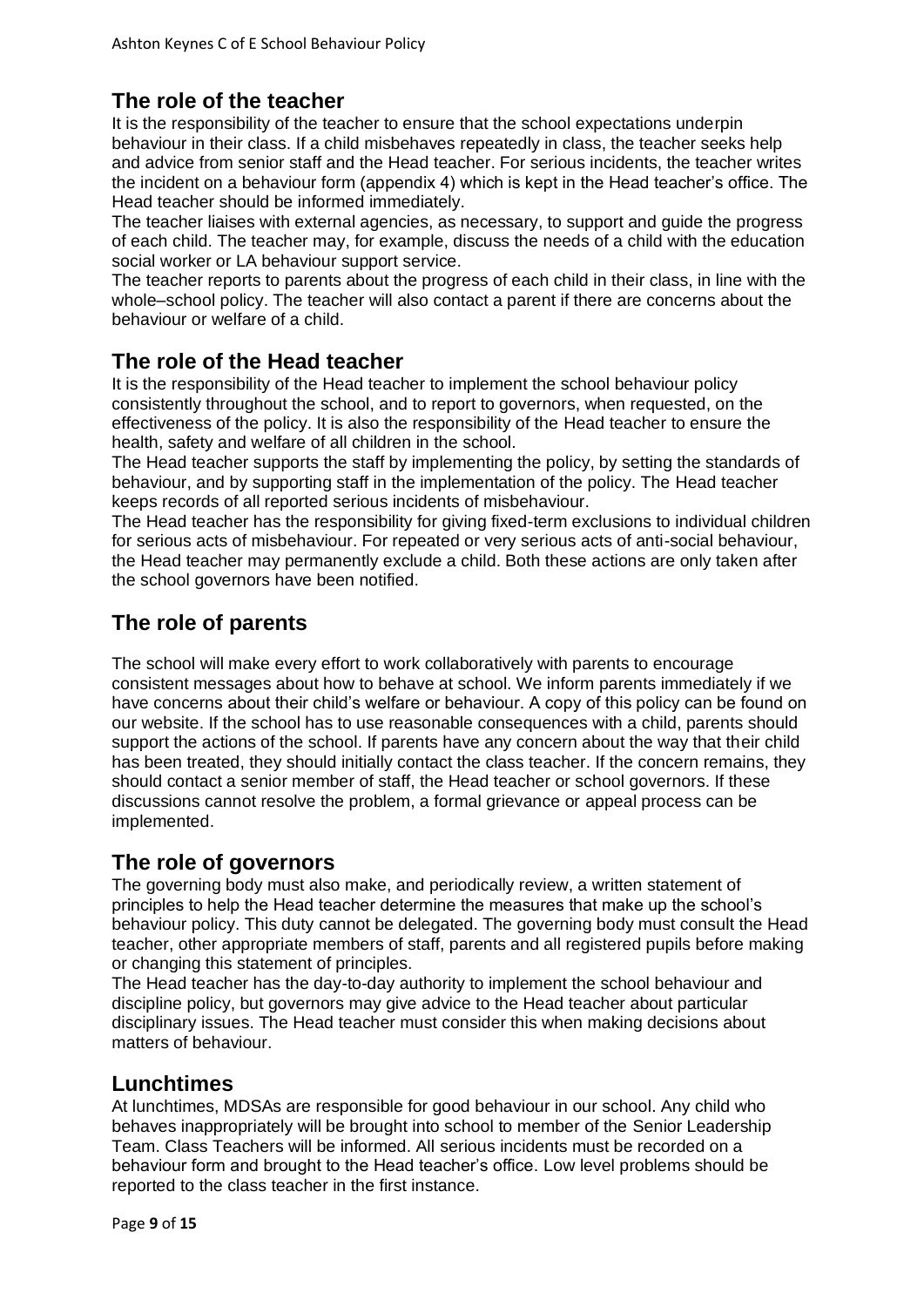#### **Fixed-term and permanent exclusions**

Only the Head teacher (or the acting Head teacher) has the power to exclude a pupil from school. The Head teacher may exclude a pupil for one or more fixed periods, for up to 45 days in any one school year. The Head teacher may also exclude a pupil permanently. It is also possible for the Head teacher to convert a fixed-term exclusion into a permanent exclusion, if the circumstances warrant this. Details of any exclusion are included in the Exclusions file and copied to the personal file of the individual child.

If the Head teacher excludes a pupil, s/he informs the parents immediately, giving reasons for the exclusion. At the same time, the Head teacher makes it clear to the parents that they can, if they wish, appeal against the decision to the governing body. The school informs the parents how to make any such appeal.

The Head teacher informs the LA and the governing body about any permanent exclusion, and about any fixed-term exclusions beyond five days in any one term.

The governing body itself cannot either exclude a pupil or extend the exclusion period made by the Head teacher.

The governing body has a discipline committee which is made up of between three and five members. This committee considers any exclusion appeals on behalf of the governors. When an appeals panel meets to consider an exclusion, they consider the circumstances in which the pupil was excluded, consider any representation by parents and the LA, and consider whether the pupil should be reinstated.

If the governors' appeals panel decides that a pupil should be reinstated, the Head teacher must comply with this ruling.

#### **Use of Reasonable Force**

We have a 'no contact' policy when dealing with behavioural incidents at school. However, in line with DfE guidance January 2016, members of staff have the power to use reasonable force to prevent pupils from committing an offence, injuring themselves or others, or damaging property, and to maintain good order and discipline in the classroom.

The Head teacher and school staff may also use such force as is reasonable given the circumstances when conducting a search without consent for knives or weapons, alcohol, illegal drugs, stolen items, tobacco and cigarette papers, fireworks, pornographic images or articles that have been or could be used to commit an offence or cause harm. 3 members of the staff team are 'Team Teach' trained as of 2021.

#### **Review and Monitoring**

The Head teacher monitors the effectiveness of this policy formatively and reports to the governing body (through the Head teachers Report) on the effectiveness of the policy and, if necessary, makes recommendations for further improvements.

It is the responsibility of the governing body to monitor the rate of suspensions and exclusions, and to ensure that the school policy is administered fairly and consistently. The governing body has monitoring responsibility for behaviour and discipline.

Our behaviour systems are regularly reviewed and monitored and new members of staff are given training into their use so as to ensure understanding and consistency.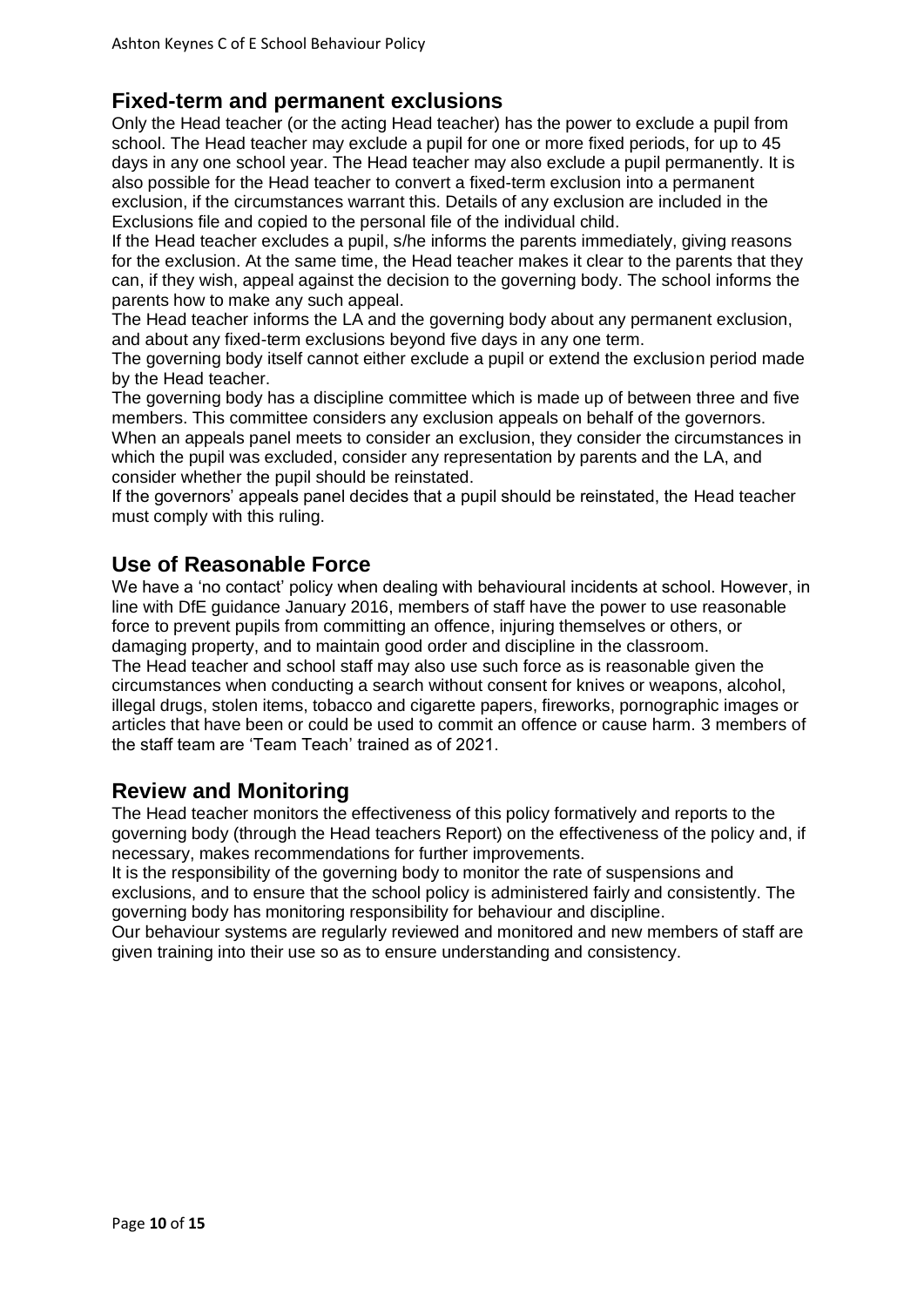## **Appendix 1** *Behaviour & Discipline in Schools; A Guide for Head Teachers and School Staff*

## **Introduction:**

This summary is taken from the statutory guidance from the Department for Education published in March 2012 and replacing chapter 2 of 'School discipline and pupil behaviour policies – guidance for schools'. The guidance explains why maintained schools must have a behaviour policy, what it must cover and the role of the governing body and head teachers in shaping their school's behaviour policy. The document provides an overview of the powers and duties for school staff. It is for individual schools to develop their own best practice for managing behaviour in their school. This guide will be reviewed in Spring 2013. Much of this summary is directly quoted from the guidance.

# **Key Points**

- Teachers have statutory authority to discipline pupils for misbehaviour which occurs in school and, in some circumstances, outside of school.
- The power to discipline also applies to all paid staff (unless the head teacher says otherwise) with responsibility for pupils, such as teaching assistants.
- Heads and governing bodies must ensure they have a strong behaviour policy to support staff in managing behaviour, including the use of rewards and sanctions.
- Governing bodies have a duty under section 175 of the Education Act 2002 requiring them to make arrangements to ensure that their functions are carried out with a view to safeguarding and promoting the welfare of children.

# **The School Behaviour Policy**

The law states that the head teacher must set out measures in the behaviour policy which aim to:

- promote good behaviour, self-discipline and respect;
- prevent bullying;
- ensure that pupils complete assigned work; and which
- regulate the conduct of pupils.

It is vital that the behaviour policy is clear, that it is well understood by staff, parents and pupils, and that it is consistently applied. In developing the behaviour policy, the head teacher should reflect on the following key aspects of school practice that, when effective, contribute to improving the quality of pupil behaviour:

# **Discipline in Schools – Teachers' Powers**

Teachers have statutory authority to discipline pupils whose behaviour is unacceptable, who break the school rules or who fail to follow a reasonable instruction (Section 91 of the Education and Inspections Act 2006).

The power also applies to all paid staff (unless the head teacher says otherwise) with responsibility for pupils, such as teaching assistants.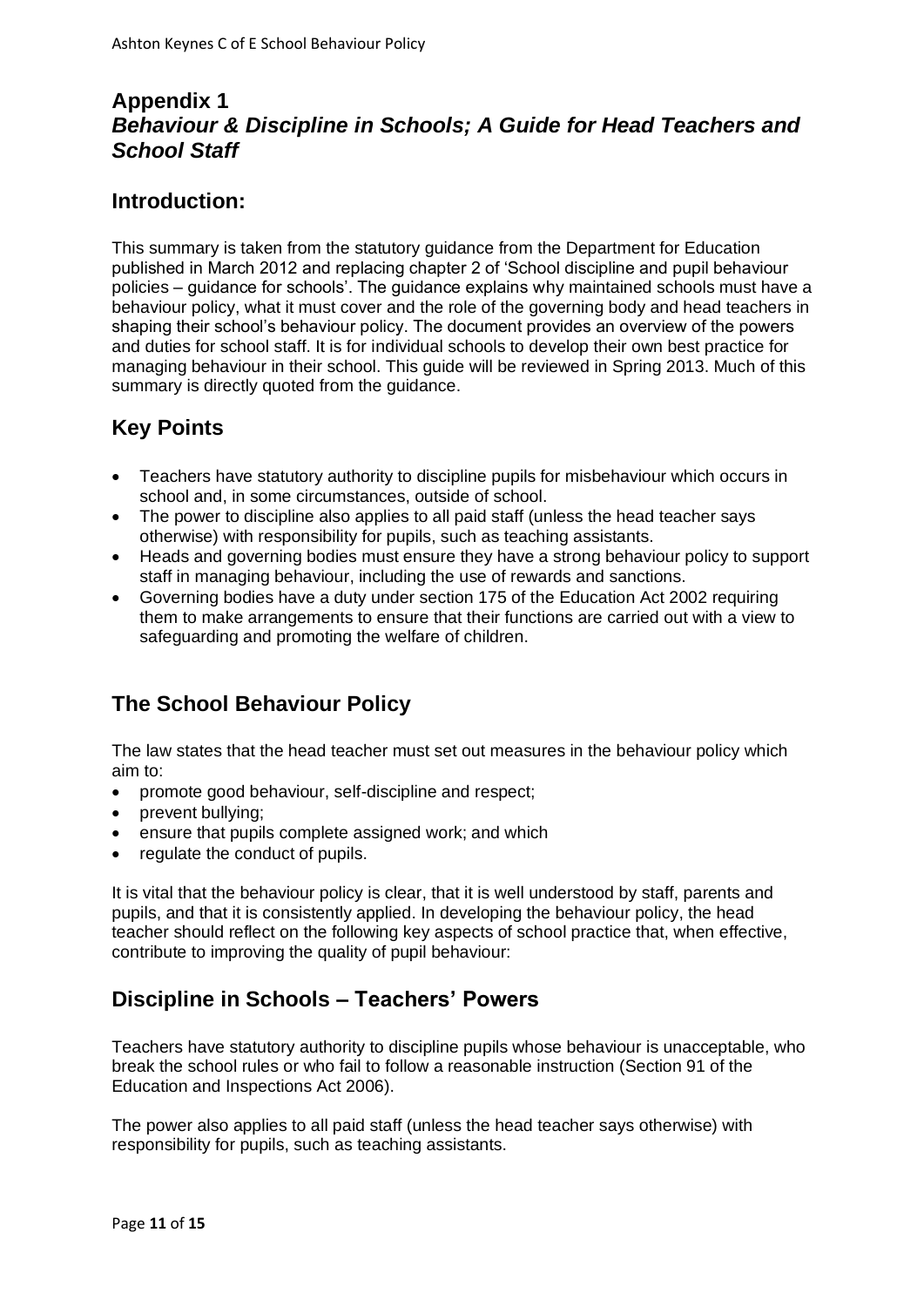- Teachers can discipline pupils at any time the pupil is in school or elsewhere under the charge of a teacher, including on school visits.
- Teachers can also discipline pupils for misbehaviour outside school.
- Teachers have a specific legal power to impose detention outside school hours.
- Teachers can confiscate pupils' property.

## **Punishing Poor Behaviour**

Teachers can discipline pupils whose conduct falls below the standard which could reasonably be expected of them. This means that if a pupil misbehaves, breaks a school rule or fails to follow a reasonable instruction the teacher can impose a punishment on that pupil. Punishment (including detentions) must satisfy the following three conditions:

- The decision to punish a pupil must be made by a paid member of school staff or a member of staff authorised by the head teacher.
- The decision to punish the pupil and the punishment itself must be made on the school premises or while the pupil is under the charge of the member of staff; and
- It must not breach any other legislation and it must be reasonable in all the circumstances.

A punishment must be proportionate; the penalty must be reasonable in all the circumstances and account must be taken of the pupil's age, any special educational needs or disability they may have, and any religious requirements affecting them. Corporal punishment is illegal in all circumstances.

## **Pupils' Conduct Outside the School Gates – Teachers' Powers**

Teachers have a statutory power to discipline pupils for misbehaving outside of the school premises. The school's behaviour policy should set out what the school will do in response to all non-criminal bad behaviour and bullying which occurs anywhere off the school premises and which is witnessed by a staff member or reported to the school, including the punishments that will be imposed on pupils.

#### **Detention**

Teachers have a legal power to put pupils (aged under 18) in detention. Schools must make clear to pupils and parents that they use detention (including detention outside of school hours) as a sanction.

Parental consent is not required for detentions. As with any disciplinary penalty a member of staff must act reasonably, when imposing a detention. With lunchtime detentions, staff should allow reasonable time for the pupil to eat, drink and use the toilet.

School staff should not issue a detention where they know that doing so would compromise a child's safety.

#### **Confiscation of Inappropriate Items**

The general power to discipline enables a member of staff to confiscate, retain or dispose of a pupil's property as a punishment and protects them from liability for damage to, or loss of, any confiscated items. The legislation does not describe what must be done with the confiscated item and the school behaviour policy may set this out.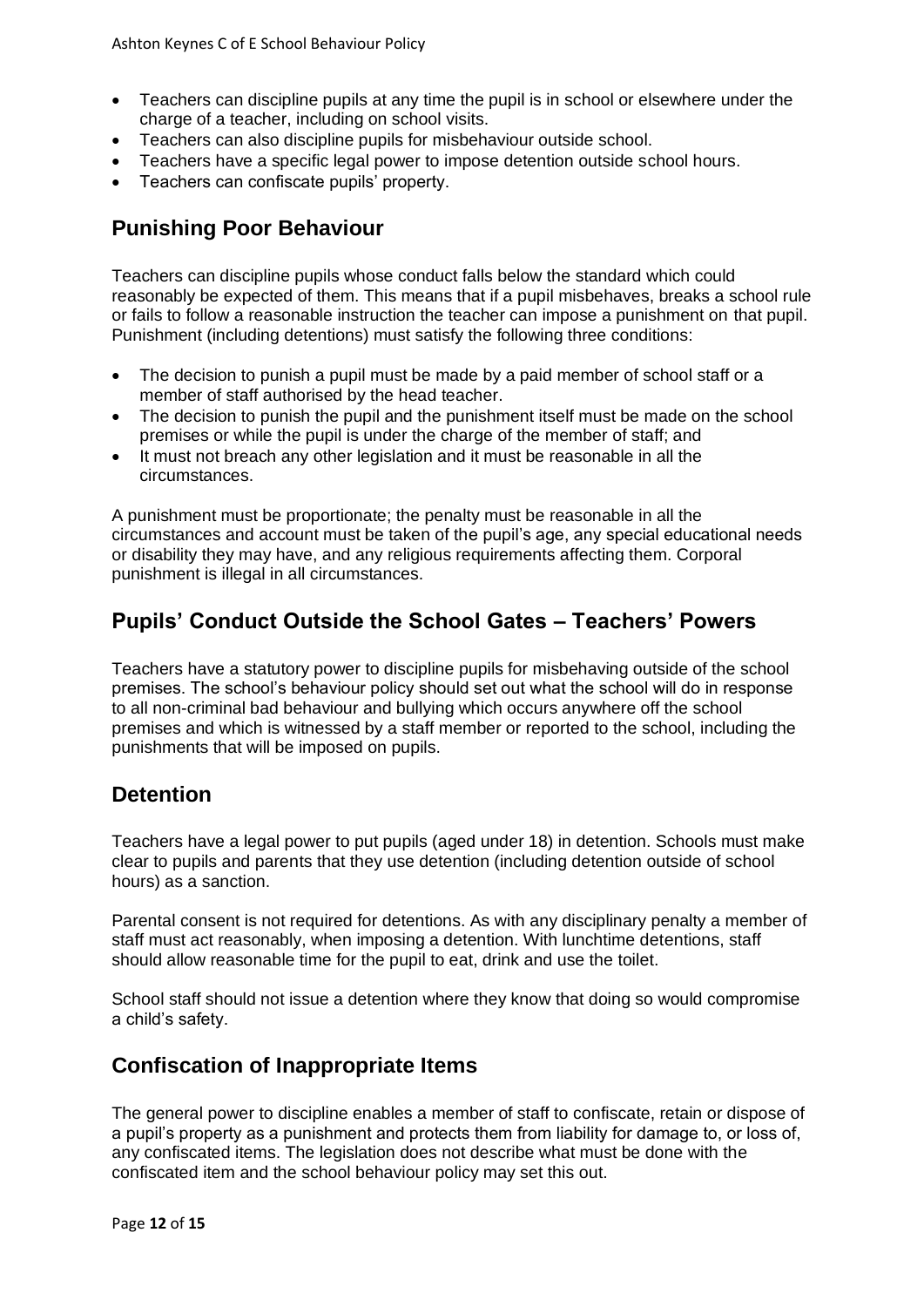Teachers have the power to search without consent for 'prohibited items' including items such as knives and weapons, alcohol, illegal drugs, stolen items, tobacco and cigarette papers, and fireworks and pornographic images, any article that has been or is likely to be used to commit and likely to be used to commit an offense, cause personal injury or damage to property, any item banned by the school rules.

#### **Power to use Reasonable Force**

The legal provisions on school discipline also provide members of staff with the power to use reasonable force to prevent pupils committing an offence, injuring themselves or others or damaging property, and to maintain good order and discipline in the classroom. Separate advice is available in 'Use of Reasonable Force – advice for school leaders, staff and governing bodies'.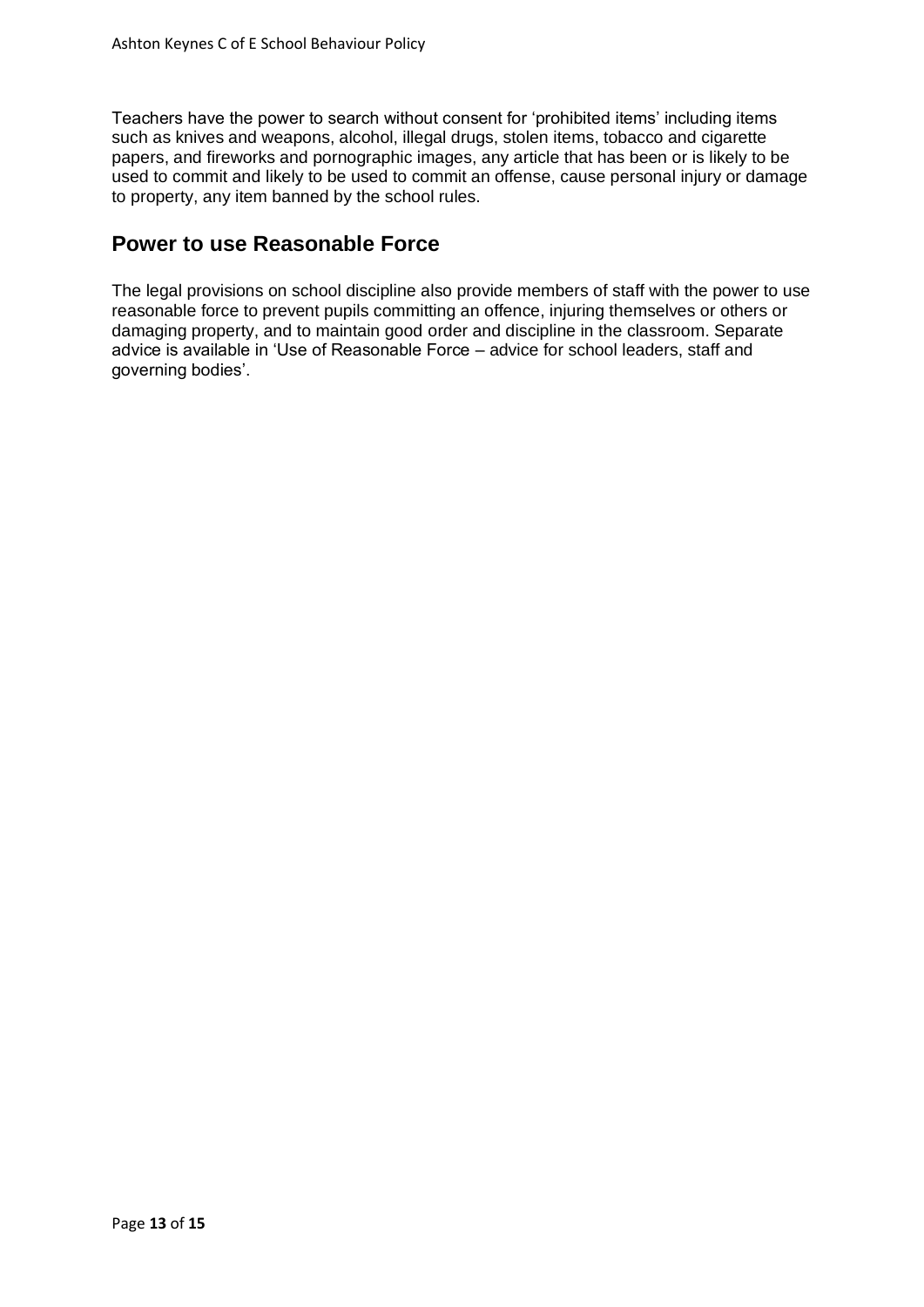#### **Appendix 2** *Form used to report Prejudice related incidents in school*



Form P1

School:

Time of incident:

#### Report of a Prejudice-related Incident in School

Report from:

Date of incident:

Nature of prejudice (sex, disability, sexual orientation, religion/belief, gender identity, other):

Ethnic origin<sup>®</sup> of victim - (state whether pupil or member of staff):

Ethnic origin of perpetrator:

Indicate type of incident - please tick:

| Physical assault           | Provocative<br>behaviour                                              | Verbal<br>abuse<br>or<br>threats               | Damage<br>the<br>to<br>person's property |
|----------------------------|-----------------------------------------------------------------------|------------------------------------------------|------------------------------------------|
| Derogatory name<br>calling | Prejudice-related<br>materials                                        | Prejudice-related<br>ridicule                  | Inappropriate form<br>of address         |
| Refusal to<br>co-operate   | to<br>Attempts<br>to<br>recruit<br>prejudice-related<br>organisations | Prejudice-related<br>comments<br>in<br>lessons | Other-please<br>specify below            |

Description of incident/follow-up/resolution (continue on back of page if necessary):

Action taken:

| Have you had contact with the victim's parent/carer (if a pupil)? | no/yes |        |
|-------------------------------------------------------------------|--------|--------|
| Have you had contact with the perpetrator's parent/carer?         | no/yes |        |
| Have you reported this incident to any other agencies?            |        | no/yes |
| If 'yes' which agencies                                           |        |        |
|                                                                   |        |        |

\* Ethnicity refers to country of origin, culture, religion etc. Ethnicity is a term that is fissible and individuals can self define. English Gypsy<br>Travellers and Irish Travellers are seperate ethnic groups: